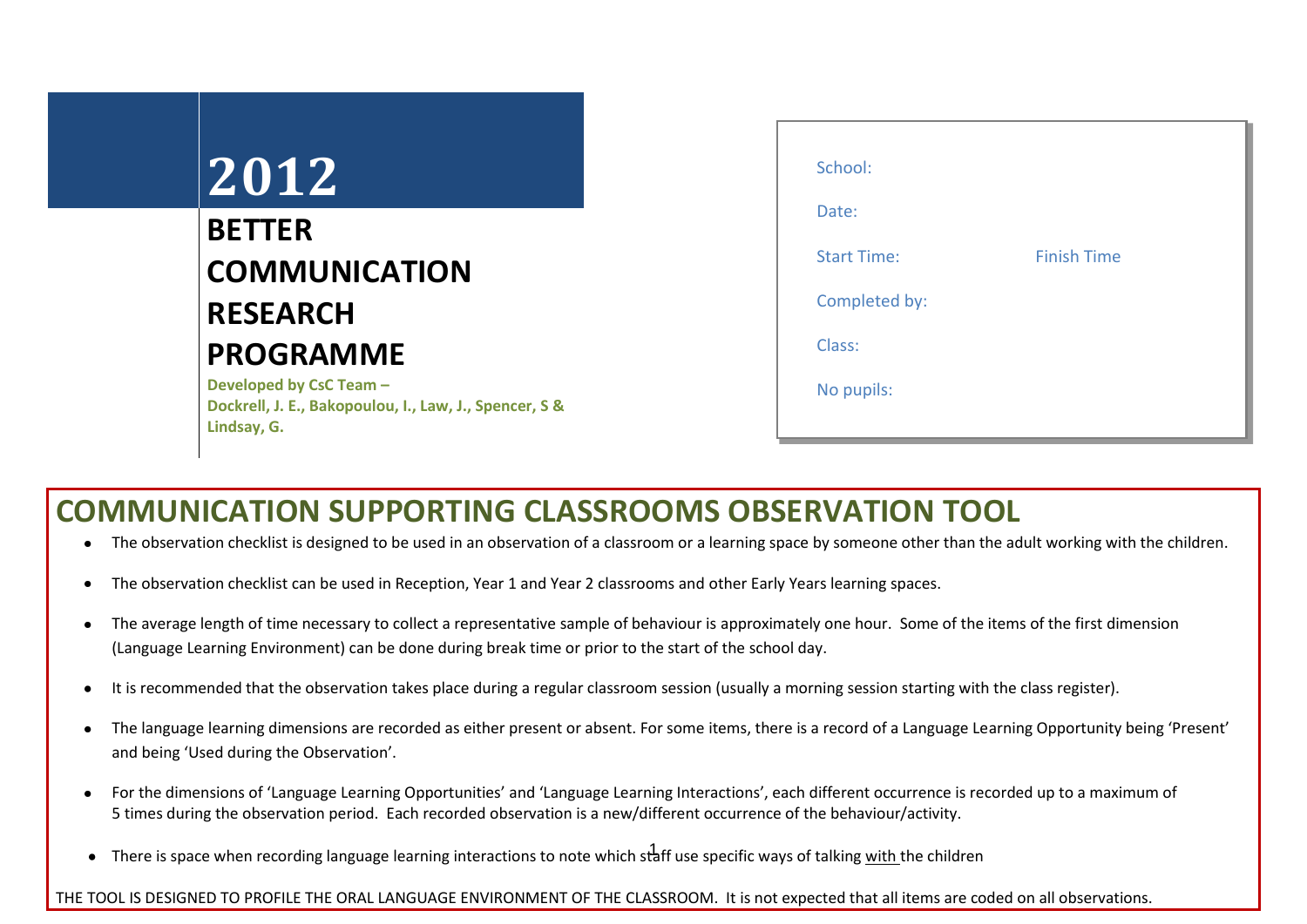## **LANGUAGE LEARNING ENVIRONMENT:** *This dimension involves the physical environment and learning context* **NOT SEEN OBSERVED COMMENTS** 1 | The classroom is organised to emphasise open space. 2 Learning areas are clearly defined throughout the classroom. 3 Learning areas are clearly labelled with pictures/words throughout the classroom. 4 Space for privacy/ quiet areas where children can retreat to have 'down time' or engage in smaller group activities. These areas are less visually distracting. 5 Children's own work is displayed and labelled appropriately. 6 Some classroom displays include items that invite comments from children. 7 Book specific areas are available. 8 Literacy specific areas are available 9 Background noise levels are managed consistently throughout the observation, and children and adults are able to hear one another with ease. 10 Transition times are managed effectively, so that noise levels are not excessive and children know what to expect next. 11 | There is good light. 12 | The majority of learning resources and materials are labelled with pictures/words. 13 Resources that are available for free play are easily reached by the children or easily within their line of vision. 14 An appropriate range of books is available in the book area (e.g, traditional stories, bilingual/dual language books and a variety of genres and books related to children's own experiences). 15 | Non-fiction books, books on specific topics or interests of the children are also available in other learning areas. 16 Outdoor play (if available) includes imaginative role play. 17 Good quality toys, small world objects and real / natural resources are available. Present: Present: | Used: 18 | Musical instruments and noise makers are available. Note that the example of the second late of the present: Used: 19 Role play area is available. A contract the set of the set of the set of the set of the set of the set of the set of the set of the set of the set of the set of the set of the set of the set of the set of the set of the **TOTAL /19 NOTES**

**LLE SCORE**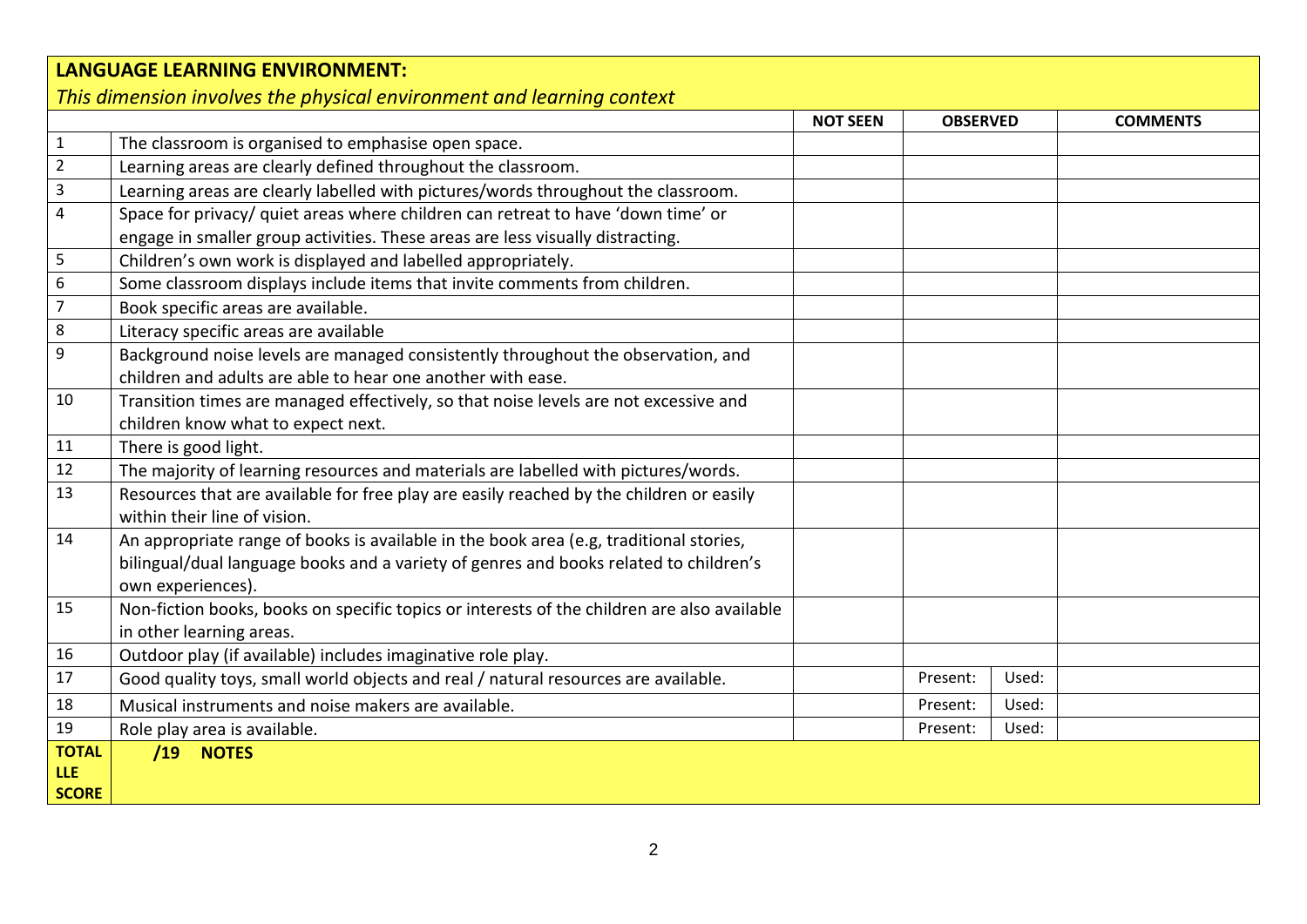|                                             |                                                                                                                                                                                            | <b>Not Seen</b> | <b>Observed</b><br>(5 times) | <b>Comments</b> |
|---------------------------------------------|--------------------------------------------------------------------------------------------------------------------------------------------------------------------------------------------|-----------------|------------------------------|-----------------|
|                                             | Small group work facilitated by an adult takes place.                                                                                                                                      |                 |                              |                 |
|                                             | Children have opportunities to engage in interactive book reading<br>facilitated by an adult (for example: asking predictive questions, joining in<br>with repetitions, story packs etc.). |                 |                              |                 |
|                                             | Children have opportunities to engage in structured conversations with<br>teachers and other adults.                                                                                       |                 |                              |                 |
| 4                                           | Children have opportunities to engage in structured conversations with<br>peers (Talking partners).                                                                                        |                 |                              |                 |
| 5.                                          | Attempts are made to actively include all children in small group activities.                                                                                                              |                 |                              |                 |
| <b>TOTAL</b><br><b>LLO</b><br><b>SCORE:</b> | /25<br><b>NOTES:</b>                                                                                                                                                                       |                 |                              |                 |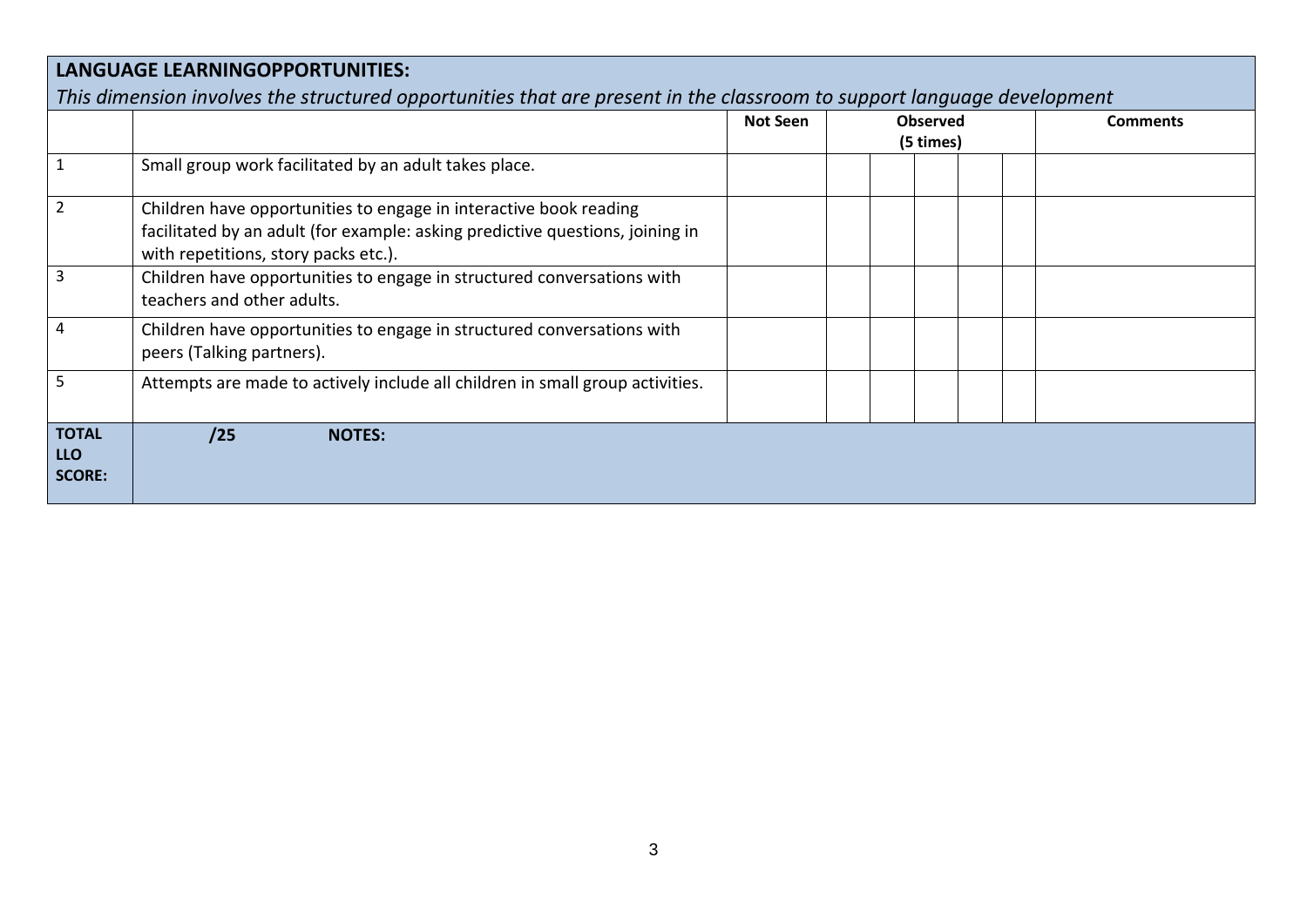| <b>LANGUAGE LEARNING INTERACTIONS:</b>                                              |                                                                                                                                                                                  |                 |  |                 |  |  |  |                                                 |                 |
|-------------------------------------------------------------------------------------|----------------------------------------------------------------------------------------------------------------------------------------------------------------------------------|-----------------|--|-----------------|--|--|--|-------------------------------------------------|-----------------|
| This dimension involves the ways in which adults in the setting talk with children. |                                                                                                                                                                                  |                 |  |                 |  |  |  |                                                 |                 |
|                                                                                     |                                                                                                                                                                                  | <b>Not Seen</b> |  | <b>Observed</b> |  |  |  | <b>Observed By All</b><br>Staff in<br>Classroom | <b>COMMENTS</b> |
| $\mathbf{1}$                                                                        | Adults use children's name, draw attention of children.                                                                                                                          |                 |  |                 |  |  |  |                                                 |                 |
| $\overline{2}$                                                                      | Adults get down to the child's level when interacting with<br>them.                                                                                                              |                 |  |                 |  |  |  |                                                 |                 |
| 3                                                                                   | Natural gestures and some key word signing are used in<br>interactions with children.                                                                                            |                 |  |                 |  |  |  |                                                 |                 |
| 4                                                                                   | Adults use symbols, pictures and props (real objects) to<br>reinforce language.                                                                                                  |                 |  |                 |  |  |  |                                                 |                 |
| 5                                                                                   | Pacing: Adult uses a slow pace during conversation; give<br>children plenty of time to respond and take turns in<br>interacting with them.                                       |                 |  |                 |  |  |  |                                                 |                 |
| 6                                                                                   | Pausing: Adult pauses expectantly and frequently during<br>interactions with children to encourage their turn-taking<br>and active participation.                                |                 |  |                 |  |  |  |                                                 |                 |
| 7                                                                                   | Confirming: Adult responds to the majority of child<br>utterances by confirming understanding of the child's<br>intentions. Adult does not ignore child's communicative<br>bids. |                 |  |                 |  |  |  |                                                 |                 |
| 8                                                                                   | Imitating: Adult imitates and repeats what child says more<br>or less exactly.                                                                                                   |                 |  |                 |  |  |  |                                                 |                 |
| 9                                                                                   | Commenting: Adult comments on what is happening or<br>what children are doing at that time.                                                                                      |                 |  |                 |  |  |  |                                                 |                 |
| 10                                                                                  | Extending: Adult repeats what child says and adds a small<br>amount of syntactic or semantic information.                                                                        |                 |  |                 |  |  |  |                                                 |                 |